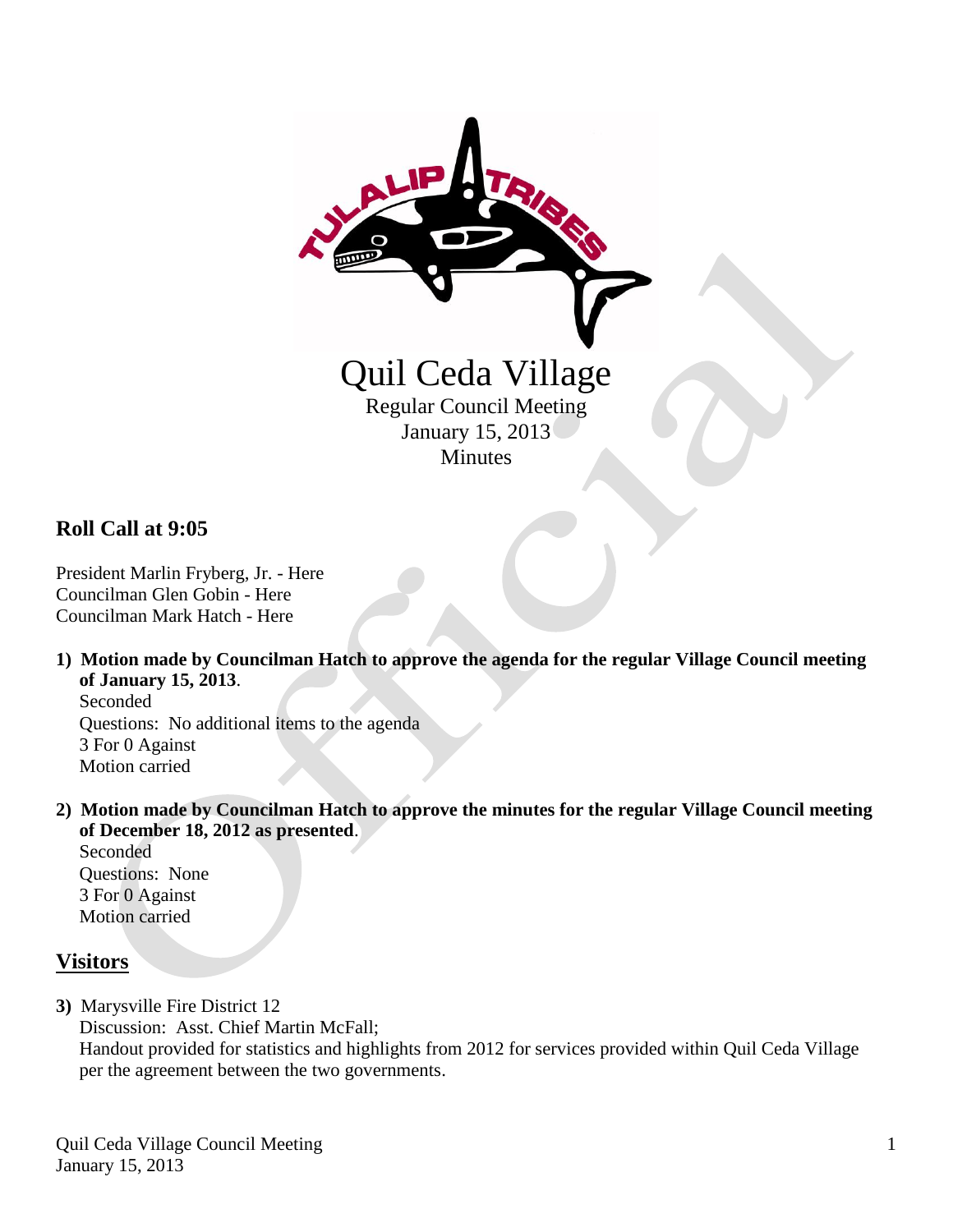- **4)** Eastside Excursion Train Presentation Brief Presentation
- **5)** Tulalip Police December Report

 Discussion: Commander Paul Arroyos; President Fryberg' Steve Gobin; Deb Bray; Councilman Gobin; Councilman Hatch; Chief Sutten;

 Commander Arroyos explained the statistical report included in the agenda. Encouraging statistics regarding reduced vehicle theft within the Village area. Threats are usually a call due to threats from one individual to another in a serious nature. Spring is approaching and the homeless population has moved near the 34<sup>th Street</sup> bridge/roundabout area. Law enforcement will work to increase the patrol as this is the only way to keep them away from these areas. Marysville is having the same issue so we plan to consult on a way to handle the homeless situation. Traffic stops within the Village are down. Council is concerned about traffic stop count being down. The Village funds law enforcement presence within the Village and are asking for reports from the officers who are assigned to the Village. The budget includes funds for increased patrols during spawning season. Does law enforcement plan on using those funds? General Manager and staff has met with Snohomish County regarding road use and jurisdiction. Statistics are needed for accident information on Marine View Drive. The Tribe has statistics but has not shared them with the County. The County is willing to work in partnership with the Tribe. Is there activity within the report regarding the Casino? Staff will look at pulling out statistics based on location. Staff is working on a sign package. The Casino has reports so law enforcement will work with them to coordinate a monthly report.

Closed Session on Law Enforcement, 9:40-10:05

# **Finance**

**6)** December Month End Budget Reports

 Discussion: Sarah Johnson; Brenda Hawk; Carrie Fryberg; Councilman Hatch; Councilman Gobin; Steve Gobin; Chairman Sheldon; Richard Brown; Martin Napeahi;

 Discussion on financial information through the end of December 31, 2012. These are not the final figures as expenses for 2012 are still coming in to be paid. Managers are advertising which is having a positive effect on sales. Managers are continuing to access the products they have and bringing in new ones as well as updating the website to include the current products, pricing, etc. Advertising needs to remain a focus and it's important to let our customers know that we are here. Liquor prices did not go down after the Costco initiative took effect in June, they went up. Tulalip advertises pricing that includes the tax so the customer is not shocked at checkout. Income came in higher in 2012 than budgeted. Expenses are still being processed for 2012 which will change the variances. The current infrastructure and terrain do not allow good transmission for wireless capabilities in some areas on the Reservation. Broadband is doing well. The gas station is also seeing improvements in income and expenses. The station is waiting for their liquor license. Traffic volumes and competition are different between the two locations. Tribal members use the 4<sup>th</sup> Street station more than  $116<sup>th</sup>$ . Marketing and customer service need to be a key focus. Signage along the freeway is still being negotiated with WSDOT.

#### **7**) **Motion made by Councilman Gobin to adopt Resolution No. 2013-001 approving the transfer of \$386,298 to Tulalip Tribal Court for the calendar year 2013 to fund court costs related to the Village per the approved Village budget.** Seconded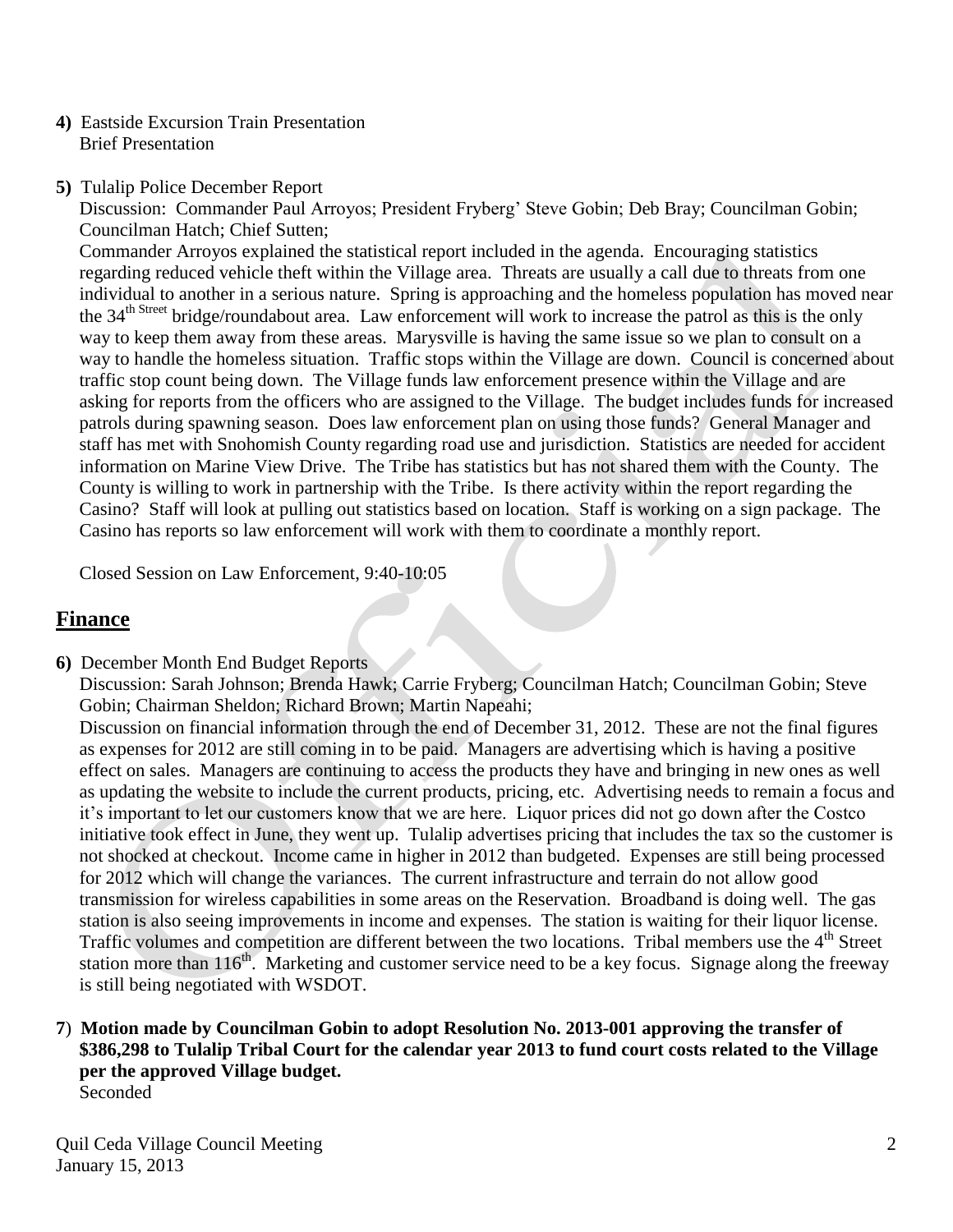Questions: Is this an increase over last year and what is the justification for the increase? Yes it is an increase. The justification was read to Council that was included in the budget request. 3 For 0 Against Motion carried

**8) Motion made by Councilman Gobin to adopt Resolution No. 2013-002 approving the transfer of \$1,352,015 to the Tulalip Police Department for the calendar year 2013 to fund the Village Law Enforcement Department per the approved Village budget.**

Seconded

 Questions: Is this an increase over last year and what is the justification? Yes, it is a slight increase for benefits but it is status quo from 2012. Law Enforcement did not submit a 2013 budget even though it was requested.

0 For 3 Against

Motion failed (Law Enforcement is to submit a budget before the transfer will be approved).

## **Environmental Health**

**9)** Environmental Health Annual Report for Period Ending December 31, 2012 – FYI Discussion: Nina Reece; Councilman Gobin

## **Health & Safety**

**10)** Commitment to the Environmental, Health and Safety Program

Discussion: Steve Gobin; Melissa Cavendar; President Fryberg;

 Ms. Cavendar is here to introduce herself and update the current Environmental, Health and Safety program. Ms. Cavendar is working with the very diverse programs within the Village. Red Cross First Aid training will be available to staff soon. The letter presented is to provide to staff to encourage all participation and that the Council supports it.

# **Tulalip Data Services & Broadband**

**11) Motion made by Councilman Gobin to approve Resolution No. 2013-003 approving a consulting Contract with CATTCOMM, LLC in reference to the Competitive Local Exchange Company Project in an amount not to exceed \$200,000.00 with funding to come from the authorized Telephony 2013 budget.**

Seconded Questions: Is this from the 2013 budget? Is the budget on track? Yes and Yes. 3 For 0 Against Motion carried

**12) Motion made by Councilman Gobin to approve Resolution No. 2013-004 allowing Tulalip Broadband to enter into a contract with the National Cable Television Cooperative, Inc. to carry the PAC-12 Network for a period of 5 years according to the terms set forth in the contract and authorize the director of Broadband services to sign the contract.**

Seconded

Questions: This is for the college sports program. The issue for this is signing authority and who signs the